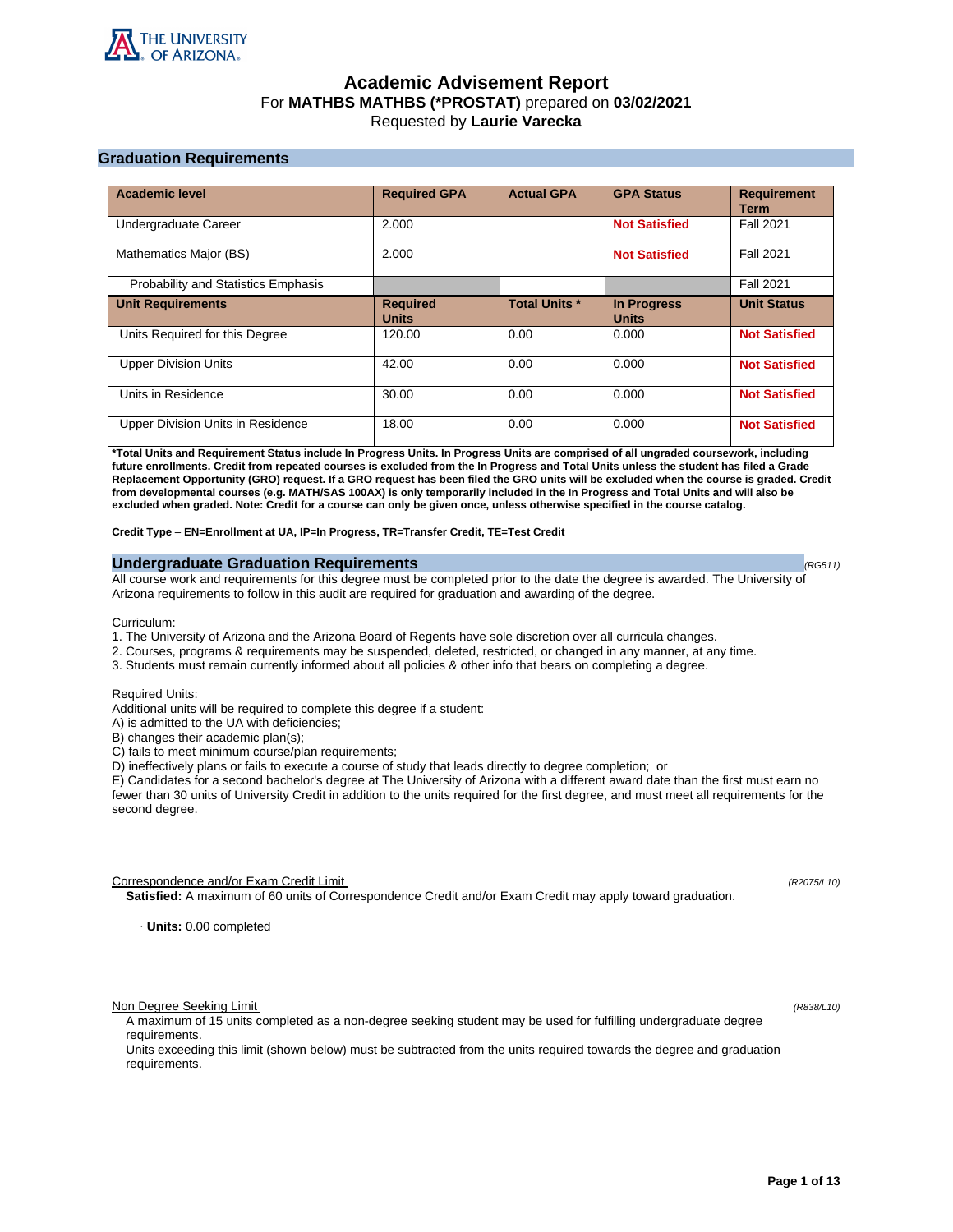

| (refer to UA Catalog for approved examinations and scores), or 3) any combination thereof.                                                                                                                                                                                                                                                           |         |
|------------------------------------------------------------------------------------------------------------------------------------------------------------------------------------------------------------------------------------------------------------------------------------------------------------------------------------------------------|---------|
| · Units: 56.00 required, 0.00 completed, 56.00 needed                                                                                                                                                                                                                                                                                                |         |
| <b>Success Course Limit</b><br>(R3297/L15)<br><b>Satisfied:</b> No more than 3 units will apply toward a student's graduation requirements.<br>All Success courses taken can be seen below. Success Course units exceeding the 3 unit maximum must be subtracted from the<br>total units, residency requirements and cumulative grade point average. |         |
| PE Activity Course Limit<br>(R3297/L25)<br>Satisfied: No more than 3 units will apply toward a student's graduation requirements.<br>All PE activity courses taken can be seen below. PE Activity units exceeding the 3 unit maximum must be subtracted from the<br>total units, residency requirements and cumulative grade point average.          |         |
| <b>Foundation Mathematics</b><br>(RG1434)<br><b>Not Satisfied: Foundation Mathematics</b>                                                                                                                                                                                                                                                            |         |
| <b>GE Substantial Math Strand</b><br>Not Satisfied: Complete 1 course.                                                                                                                                                                                                                                                                               | (R2612) |

Non-Community College Units (R1227/L10)

# GE Substantial Math Strand (R2612/L10)

**Not Satisfied:** Complete 1 course.

· **Units:** 2.67 required, 0.00 completed, 2.67 needed

| <b>Term</b> | <b>Subject</b> | <b>Catalog Nbr</b> | <b>Course Title</b> | Grade | <b>Units</b> | <b>RptCd</b> | <b>RaDes</b> | <b>Type</b> |
|-------------|----------------|--------------------|---------------------|-------|--------------|--------------|--------------|-------------|
|             |                |                    |                     |       |              |              |              |             |

## **Courses Available**

MATH 122B, MATH 125, MATH 129, MATH 215, MATH 223, MATH 254, MATH 313

| <b>Undergraduate General Education and Foundation Requirements</b><br>Not Satisfied: Undergraduate General Education and Foundation Requirements                                                                                                                                                                                                 | (RG507) |
|--------------------------------------------------------------------------------------------------------------------------------------------------------------------------------------------------------------------------------------------------------------------------------------------------------------------------------------------------|---------|
| <b>Foundation Composition</b><br><b>Not Satisfied:</b> Complete 1 of the following 4 Foundation Composition options:<br>1.3 Course Foundation Composition Sequence<br>2. 2 Course Foundation Composition Sequence<br>3. Honors Composition with grade of C or higher<br>4. Honors Composition with a grade of D and Second Semester Composition. | (R532)  |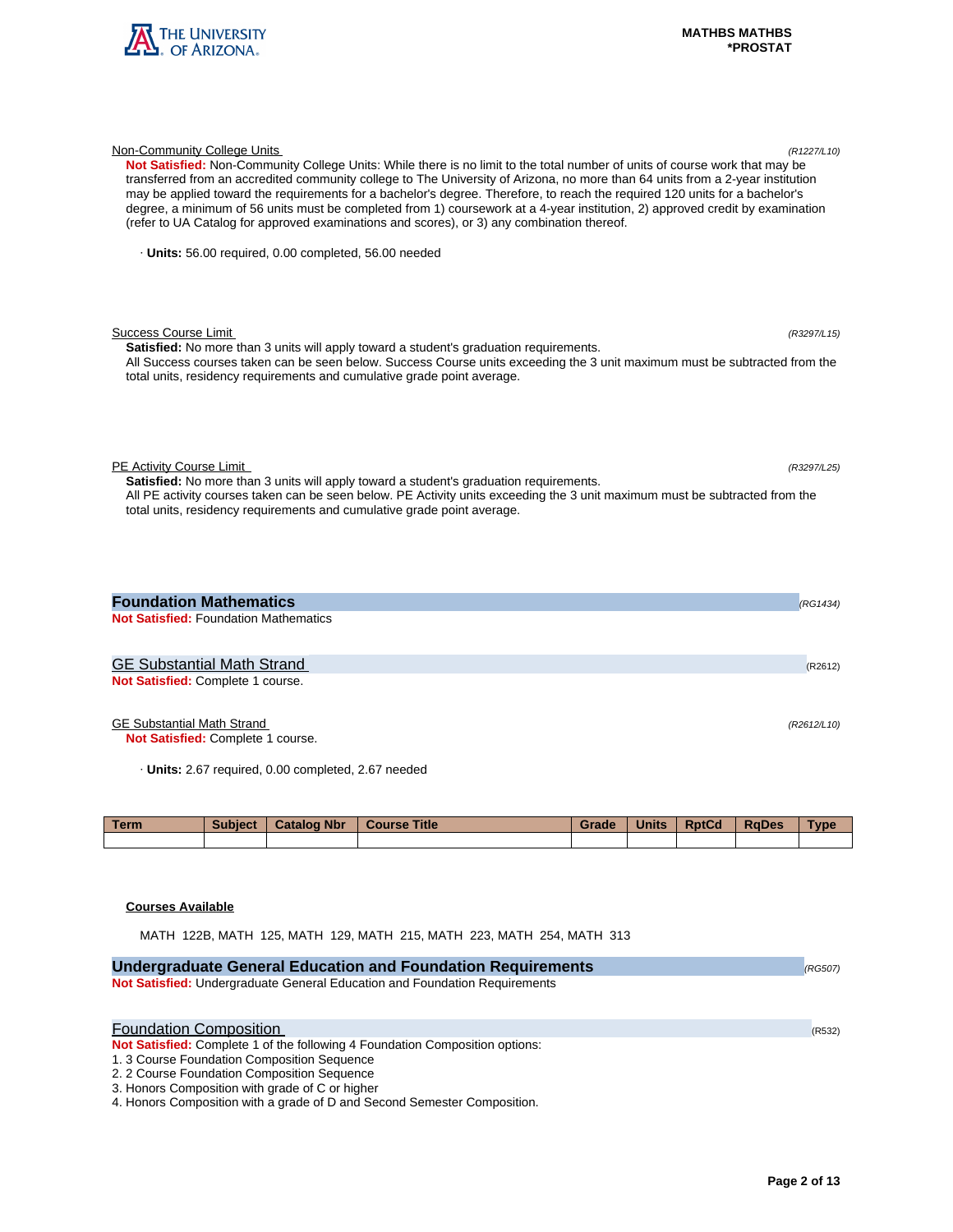

Please note: Students who earn a grade of D in Honors Composition may choose to repeat the course in order to earn a higher grade to satisfy the requirement. Please consult with your major advisor.

Mid-Career Writing Assessment - Complete 2nd semester English Composition with a B grade or higher. Students who do not earn a grade of B or better in 2nd semester English Composition must also satisfy a college or department writing requirement. Consult your major advisor if you do not earn a grade of B in 2nd semester English Composition.

Option 1: Foundation Composition - 3 Course Sequence (R532/L10)

**Not Satisfied:** Complete 3 courses. Complete ENGL 106 AND ENGL 101/107 AND ENGL 102/108.

· **Courses:** 3.00 required, 0.00 completed, 3.00 needed

| Term | <b>Subject</b> | Catalog Nbr | Course Title | Grade | Units | <b>RptCd</b> | <b>RaDes</b> | <b>Type</b> |
|------|----------------|-------------|--------------|-------|-------|--------------|--------------|-------------|
|      |                |             |              |       |       |              |              |             |
|      |                |             |              |       |       |              |              |             |
|      |                |             |              |       |       |              |              |             |

## **Courses Available**

ENGL 1EIB, ENGL 101, ENGL 101A, ENGL 107, ENGL 107A, (\*\*\*) (###), ENGL 102, ENGL 108, ENGL 106

OR Option 2: Foundation Composition - 2 Course Sequence (R532/L20) **Not Satisfied:** Complete 2 courses. Complete ENGL 101/107 AND ENGL 102/108

· **Courses:** 2.00 required, 0.00 completed, 2.00 needed

| <b>Term</b> | <b>Subject</b> | <b>Catalog Nbr</b> | <b>Course Title</b> | Grade | <b>Units</b> | <b>RptCd</b> | <b>RaDes</b> | <b>Type</b> |
|-------------|----------------|--------------------|---------------------|-------|--------------|--------------|--------------|-------------|
|             |                |                    |                     |       |              |              |              |             |
|             |                |                    |                     |       |              |              |              |             |

### **Courses Available**

ENGL 1EIB, ENGL 101, ENGL 101A, ENGL 107, ENGL 107A, (\*\*\*) (###), ENGL 102, ENGL 108

OR Option 3: Honors Composition (R532/L40)

**Not Satisfied:** Complete 1 course with a C or better.

· **Courses:** 1.00 required, 0.00 completed, 1.00 needed

| <b>Term</b> | <b>Subject</b> | <b>Catalog Nbr</b> | <b>Title</b><br><b>Course</b> | Grade | <b>Units</b> | <b>RptCd</b> | <b>RaDes</b> | <b>Type</b> |
|-------------|----------------|--------------------|-------------------------------|-------|--------------|--------------|--------------|-------------|
|             | <b>ENGL</b>    | 109H               |                               |       |              |              |              |             |

## **Courses Available**

ENGL 109H

Foundation Second Language - Second Semester Proficiency (R521) **Not Satisfied:** Credit will not be given for a course at an equivalent or lower level than prior language credit earned. Course must be taken for a grade, not as pass/fail. Third semester or higher courses used to fulfill this requirement may also be used to fulfill other requirements. A grade of C or higher is required in the course that satisfies the second language requirement.

Demonstrate second semester proficiency in a second language by completing a sequence of courses through a second semester or higher level or by passing a language proficiency examination at the second semester level or higher.

## Second Semester Language Course (R521/L10)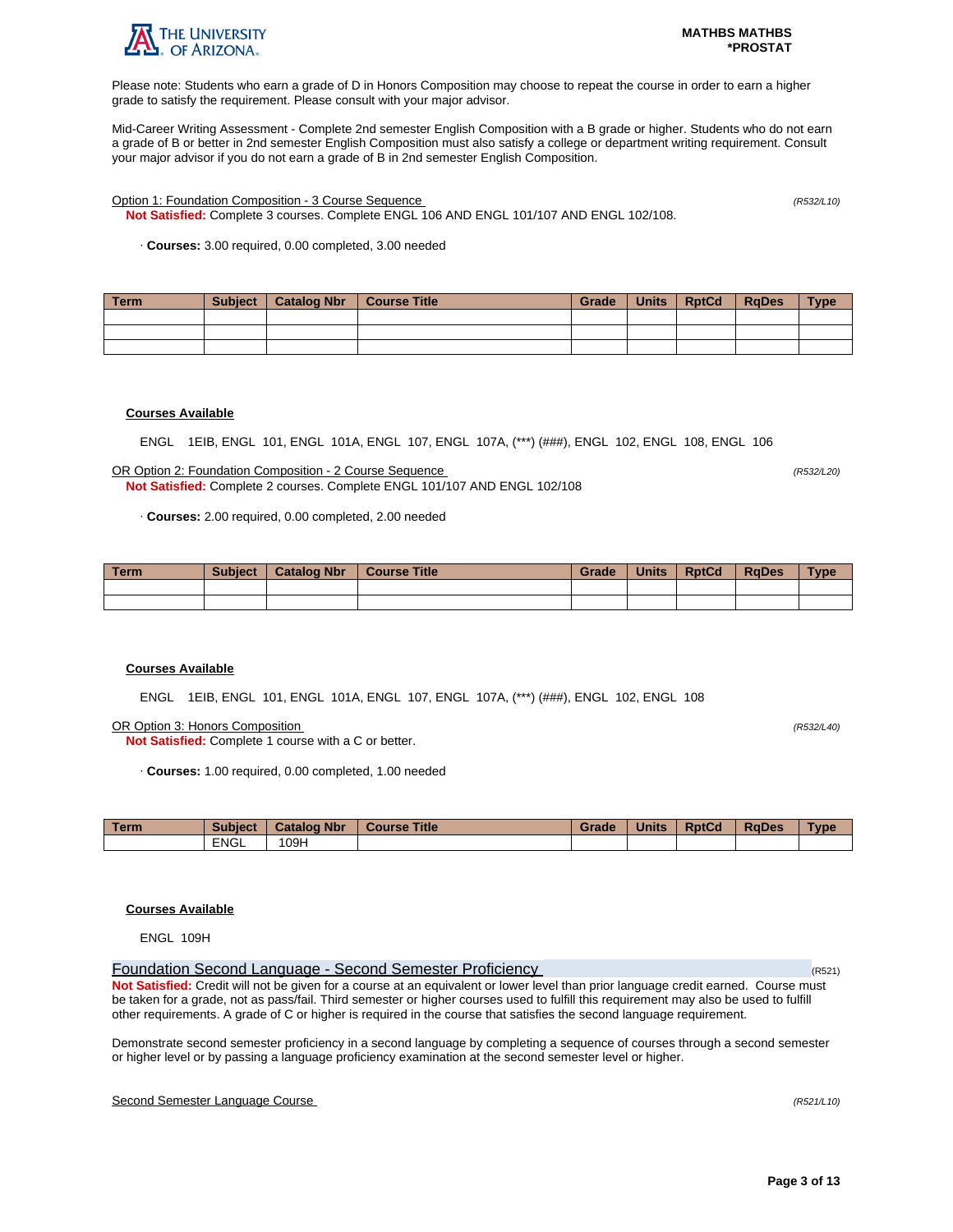

**Not Satisfied:** Complete 1 course with a grade of C or better.

Not from: FREN 325, 391, 393, 396H, 399, 399H, 414, 425, 432, 433, 434, 442, 443, 448, 453, GRK 412, 422, HIST 465D, ITAL 330A, 330B, 330C, 330D, 393, 393H 399, 399H, 410, 431, 496A, 498H, LAT 411, 413, 414, 415, 421, 425, 426, PORT 325A, 430, 440, 449, RSSS 305, 405A, 405B, SPAN 204C, 303, 305, 340, 343, 350, 360, 371A 371B 375, 381, 382, 397W, 399, 400, 401, 402, 403, 406A, 410, 411, 412, 414, 423A, 423B, 433, 435, 436, 437, 438, 441, 442, 445, 446, 447, 448, 452, 453, 455A, 457, 458, 459, 465A, 465C, 465D, 465E, 471, 472, 473, 482, TTE 414.

· **Courses:** 1.00 required, 0.00 completed, 1.00 needed

| Term | <b>Subject</b> | <b>Catalog Nbr</b> | <b>Course Title</b> | Grade | <b>Units</b> | <b>RptCd</b> | <b>RaDes</b> | Type |
|------|----------------|--------------------|---------------------|-------|--------------|--------------|--------------|------|
|      |                |                    |                     |       |              |              |              |      |

### **Courses Available**

AIS 104B, AIS 307B, ARB 102, CHN 102, CRL 102, FREN 102, FREN 112, GER 102, GRK 102, GRK 104, GRK 112, ITAL 102, ITAL 102Z, JPN 102, JUS 103B, KOR 102, LAS 305A, LAT 102, LAT 112, LING 104B, LING 307B, MENA 103B, PORT 102, PORT 305A, PORT 325A, PRS 102, RSSS 102, SERP 370B, SPAN 102, SPAN 103, SPAN 205, TURK 102

## General Education Tier I (RS22) And The Contract of the Contract of the Contract of the Contract of the Contract of the Contract of the Contract of the Contract of the Contract of the Contract of the Contract of the Contra

**Not Satisfied:** Complete each of the following areas.

Tier I Individuals & Societies/150s (R522/L10)

**Not Satisfied:** Complete 2 courses, 6 units total. Transfer students with quarter system credits may satisfy Tier One requirements with 2 courses and 5.34 units.

· **Units:** 5.34 required, 0.00 completed, 5.34 needed

· **Courses:** 2.00 required, 0.00 completed, 2.00 needed

| Term | <b>Subject</b> | <b>Catalog Nbr</b> | <b>Course Title</b> | Grade | <b>Units</b> | <b>RptCd</b> | <b>RaDes</b> | Type |
|------|----------------|--------------------|---------------------|-------|--------------|--------------|--------------|------|
|      |                |                    |                     |       |              |              |              |      |
|      |                |                    |                     |       |              |              |              |      |

#### **Courses Available**

(\*\*\*) (###), AFAS 150B1, ANTH 150B1, ART 150B1, ART 150B2, EAS 150B1, EDP 150B1, ENGL 150B1, ENGL 150B2, ESOC 150B1, FREN 150B1, FSHD 150B1, FTV 150B1, GEOG 150B1, GEOG 150B2, GER 150B1, GWS 150B1, GWS 150B2, GWS 150B3, GWS 150B4, GWS 150B5, HNRS 150B1, HNRS 150B2, HUMS 150B1, ITAL 150B1, LAR 150B1, LAS 150B1, MAS 150B1, MAS 150B2, MIS 150B1, PAH 150B1, PHIL 150B1, POL 150B1, RCSC 150B1, RCSC 150B2, RELI 150B1, RSSS 150B1, RSSS 150B2, SOC 150B1, SOC 150B2, SPAN 150B1, SPAN 150B2, TLS 150B1, AED 150A1, ANTH 150A1, ART 150A1, ENGL 150A1, GER 150A1, HWRS 150A1, LING 150A1, MIS 150A1, PAH 150A1, PAH 150A2, PAH 150A3, PHIL 150A1, POL 150A1, PSY 150A1, AED 150C1, ANTH 150C1, AREC 150C1, AREC 150C2, AREC 150C3, CLAS 150C1, ECON 150C1, FIN 150C1, FREN 150C1, GEOG 150C1, HIST 150C1, HIST 150C2, HIST 150C3, HIST 150C4, HIST 150C5, HIST 150C6, HNRS 150C1, HPS 150C1, ITAL 150C1, JOUR 150C1, LAS 150B2, LING 150C1, MAS 150C1, MENA 150C1, NSC 150C1, PHIL 150C1, PLP 150C1, POL 150C1, POL 150C2, POL 150C3, PPEL 150C1, RNR 150C1, SOC 150C1, SOC 150C2, TLS 150C1, PHIL 150A2

#### Tier I Traditions & Cultures/160s (R522/L30)

**Not Satisfied:** Complete 2 courses, 6 units total. Transfer students with quarter system credits may satisfy Tier One requirements with 2 courses and 5.34 units.

- · **Units:** 5.34 required, 0.00 completed, 5.34 needed
- · **Courses:** 2.00 required, 0.00 completed, 2.00 needed

| Term | <b>Subject</b> | Catalog Nbr   Course Title | Grade | Units | <b>RptCd</b> | RaDes | <b>Type</b> |
|------|----------------|----------------------------|-------|-------|--------------|-------|-------------|
|      |                |                            |       |       |              |       |             |
|      |                |                            |       |       |              |       |             |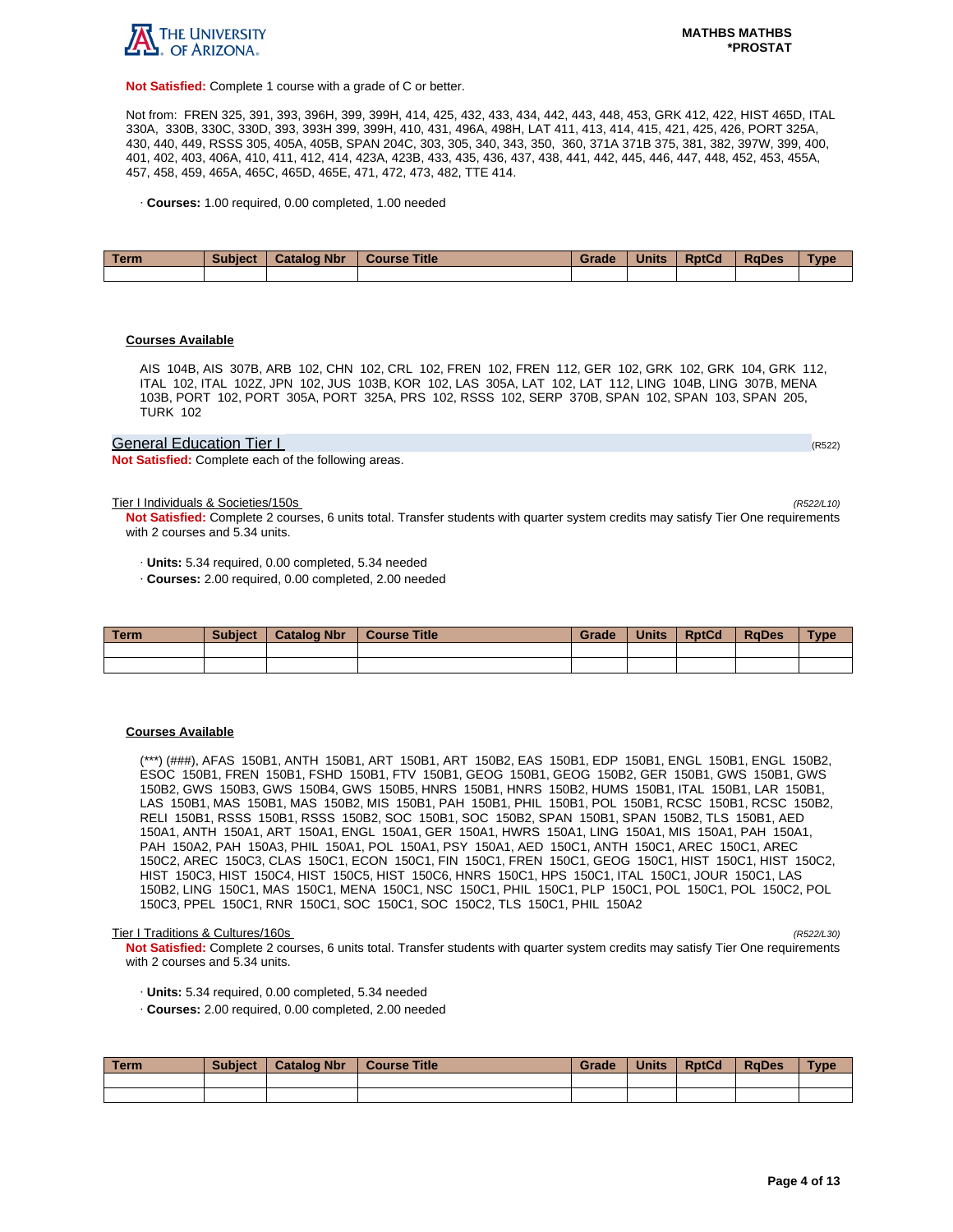

(\*\*\*) (###), AFAS 160A1, AFAS 160A2, AIS 160A1, ANTH 160A1, ANTH 160A2, ART 160A1, EAS 160A1, EAS 160A2, EAS 160A3, EAS 160A4, EAS 160A5, ENGL 160A1, ENGL 160A2, FREN 160A1, GER 160A1, HIST 160A1, HIST 160A2, MAS 160A1, MENA 160A1, MENA 160A2, POL 160A1, RELI 160A1, CLAS 160B1, DNC 160B1, ENGL 160B1, HIST 160B1, HIST 160B2, ITAL 160B1, POL 160B1, ARC 160C1, DNC 160C1, GER 160C1, GWS 160C1, HIST 160C1, POL 160C1, RSSS 160C1, RSSS 160C2, SPAN 160C1, ACBS 160D1, AFAS 160D1, ANTH 160D2, ANTH 160D3, ARC 160D1, ART 160D1, ART 160D2, ART 160D3, CLAS 160D2, CLAS 160D3, ENGL 160D1, ENGL 160D2, ENTO 160D1, GER 160D1, GER 160D2, HIST 160D1, HNRS 160D1, HNRS 160D2, HNRS 160D3, HNRS 160D4, ITAL 160D1, JUS 160D1, MUS 160D1, PAH 160D1, PAH 160D2, PAH 160D3, PAH 160D4, PAH 160D5, PHIL 160D1, PHIL 160D2, PHIL 160D3, POL 160D1, RELI 160D1, RELI 160D2, RELI 160D3, RELI 160D4, RELI 160D5, RELI 160D6, RNR 160D1, RSSS 160D1, SPAN 160D1, TAR 160D1

## General Education Tier II (R528) (R528) (R528) (R528) (R528) (R528) (R528) (R528)

**Not Satisfied:** Complete each of the following areas.

Tier II Arts (R528/L10)

**Not Satisfied:** Complete 1 course, 3 units total. Transfer students with quarter system credits may satisfy Tier Two requirements with 2.67 units.

- · **Units:** 2.67 required, 0.00 completed, 2.67 needed
- · **Courses:** 1.00 required, 0.00 completed, 1.00 needed

| <b>Term</b> | <b>Subject</b> | <b>Catalog Nbr</b> | <b>Title</b><br><b>Course</b> | Grade | <b>Units</b> | <b>RptCd</b> | <b>RaDes</b> | Type |
|-------------|----------------|--------------------|-------------------------------|-------|--------------|--------------|--------------|------|
|             |                |                    |                               |       |              |              |              |      |

### **Courses Available**

AFAS 218, AFAS 318, AFAS 371, ANTH 318, ARC 304, ARC 325, ARE 130, ARH 201, ARH 202, ARH 203, ARH 312, ARH 314, ARH 315, ARH 316A, ARH 316B, ARH 319, ARH 320, ARH 321, ARH 322, ARH 324, ARH 325, ARH 329, ART 203, ART 242, ART 282, ART 329, ART 358, CLAS 310, CLAS 329, DNC 100, DNC 101, DNC 112A, DNC 112B, DNC 112C, DNC 143, DNC 144A, DNC 144B, DNC 144C, DNC 152A, DNC 152B, DNC 152C, DNC 175, DNC 176A, DNC 176B, DNC 177C, DNC 177D, DNC 178A, DNC 178B, DNC 178C, DNC 179A, DNC 200, DNC 276A, ENGL 201, ENGL 209, ENGL 210, ENGL 300, ENGV 300, FTV 352, FTV 375, HNRS 203H, HNRS 216, HNRS 218, HNRS 220, HNRS 222, ISTA 301, JPN 245, LAS 322, LAS 337, MAS 337, MUS 100, MUS 101A, MUS 107, MUS 108, MUS 109, MUS 206, MUS 231, MUS 328, MUS 334, MUS 335, MUS 337, MUS 344, MUS 360, RELI 227, RELI 240, RELI 345, TAR 100, TAR 103, TAR 303, (\*\*\*) (###)

#### Tier II Humanities (R528/L20)

**Not Satisfied:** Complete 1 course, 3 units total. Transfer students with quarter system credits may satisfy Tier Two requirements with 2.67 units. Prerequisite course work in Tier 1 Traditions and Cultures (TRAD) must be completed prior to taking. If LAT 201 or 202 are used to fulfill Foundation Second Language Proficiency, they cannot be used to fulfill Tier II Humanities.

- · **Units:** 2.67 required, 0.00 completed, 2.67 needed
- · **Courses:** 1.00 required, 0.00 completed, 1.00 needed

| Term | <b>Subject</b> | <b>Catalog Nbr</b> | <b>Course Title</b> | Grade | <b>Units</b> | <b>RptCd</b> | <b>RaDes</b> | <b>Type</b> |
|------|----------------|--------------------|---------------------|-------|--------------|--------------|--------------|-------------|
|      |                |                    |                     |       |              |              |              |             |

## **Courses Available**

AFAS 200, AFAS 222, AFAS 224, AFAS 230, AFAS 245, AFAS 249, AFAS 255, AFAS 310, AFAS 314, AFAS 320, AFAS 335, AFAS 342, AFAS 365, AFAS 373, AFAS 374, AFAS 377, AFAS 381, AIS 212, AIS 381, ANTH 222, ANTH 300, ANTH 349, ARC 220, ARC 303, ARH 300, ARH 329, ART 329, ART 360, CHN 241, CHN 245, CHN 345, CLAS 220, CLAS 221, CLAS 222, CLAS 260, CLAS 300, CLAS 312, CLAS 329, CLAS 335, CLAS 342, CLAS 346, CLAS 349, CLAS 351, CLAS 352, CLAS 353, CLAS 355, EAS 201, EAS 358, EAS 359, ENGL 220A, ENGL 220B, ENGL 228, ENGL 229, ENGL 230, ENGL 231, ENGL 245, ENGL 248B, ENGL 260, ENGL 264, ENGL 265, ENGL 266, ENGL 267, ENGL 280, ENGL 342, ENGL 360, ENGL 375, ENGL 377, ENGV 360, FREN 245, FREN 249, FREN 280, FREN 282,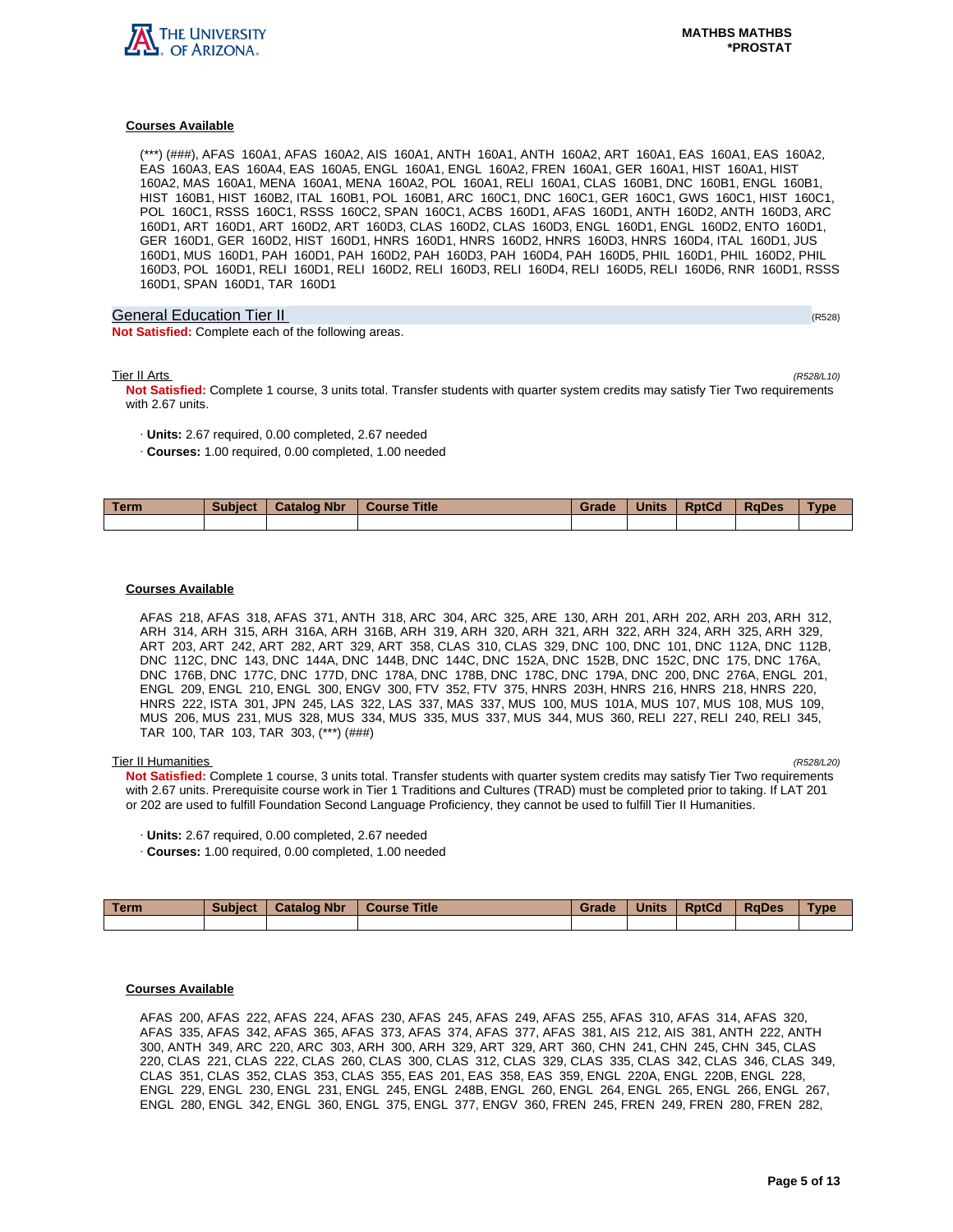

#### **MATHBS MATHBS \*PROSTAT**

FREN 283, FREN 284, FREN 314, FREN 373, FREN 374, FREN 375, FTV 325, GER 233, GER 242, GER 246, GER 272, GER 273, GER 276, GER 278, GER 312, GER 320, GER 325, GER 371, GER 373, GER 375, GER 376, GER 379, GER 380, GWS 200, GWS 317, GWS 330, GWS 342, GWS 373, HIST 224, HIST 247, HIST 272, HIST 277A, HIST 277B, HIST 278, HIST 307, HIST 316, HIST 372A, HIST 372B, HNRS 200, HNRS 208H, HNRS 209, HNRS 210, HNRS 212, HNRS 302, ITAL 230, ITAL 240, ITAL 250A, ITAL 250B, ITAL 250C, ITAL 250D, ITAL 330B, JPN 220, JPN 272, JPN 311, JUS 301, JUS 325, JUS 372A, JUS 372B, JUS 376, KOR 251, LAS 310, LAS 335, LAT 201, LAT 202, LAW 360, MENA 277A, MENA 277B, MENA 342, MENA 372A, MENA 372B, PA 321, PAH 200, PAH 201, PAH 220, PAH 221, PAH 230, PAH 231, PAH 260, PAH 331, PHIL 210, PHIL 213, PHIL 220, PHIL 222, PHIL 260, PHIL 261, PHIL 262, PHIL 321, PHIL 325, PHIL 330, PRS 342, RELI 203, RELI 210, RELI 211, RELI 212, RELI 220, RELI 220A, RELI 220B, RELI 230, RELI 241, RELI 255, RELI 277A, RELI 280, RELI 300, RELI 303, RELI 304, RELI 325, RELI 335, RELI 342, RELI 350, RELI 358, RELI 359, RELI 363, RELI 367, RELI 372A, RELI 372B, RELI 379, RELI 381, RELI 385, RSSS 210, RSSS 212, RSSS 280, RSSS 304, RSSS 310, RSSS 311, RSSS 325, RSSS 335, RSSS 340, RSSS 345, RSSS 350, SPAN 210, SPAN 220, (\*\*\*) (###)

#### Tier II Individual & Societies (R528/L30)

**Not Satisfied:** Complete 1 course, 3 units total. Transfer students with quarter system credits may satisfy Tier Two requirements with 2.67 units. Prerequisite course work in Tier 1 Individuals and Societies (INDV) must be completed prior to taking.

- · **Units:** 2.67 required, 0.00 completed, 2.67 needed
- · **Courses:** 1.00 required, 0.00 completed, 1.00 needed

| <b>Term</b> | <b>Subject</b> | <b>Catalog Nbr</b> | <b>Course Title</b> | Grade | <b>Units</b> | <b>RptCd</b> | <b>RaDes</b> | Type |
|-------------|----------------|--------------------|---------------------|-------|--------------|--------------|--------------|------|
|             |                |                    |                     |       |              |              |              |      |

#### **Courses Available**

AED 210, AED 408, AFAS 220, AFAS 223, AFAS 260, AFAS 280, AFAS 304A, AFAS 304B, AFAS 305, AFAS 306, AFAS 310, AFAS 340, AFAS 345, AFAS 376, AFAS 378, AFAS 444, AGTM 380, AIS 200, AIS 210, AIS 220, AIS 346, AIS 347, ALC 309, ANTH 202, ANTH 203, ANTH 204, ANTH 220, ANTH 280, ANTH 307, ANTH 314, ANTH 316, ANTH 317, ANTH 320, ANTH 323, ANTH 325, ANTH 330, ANTH 339, ANTH 346, ANTH 347, ANTH 358, ANTH 373, ANTH 380, ANTV 307, APCV 301, ARE 201, AREC 210, AREC 365, CHS 202, CLAS 240, CLAS 305, CLAS 306, CLAS 323, CLAS 362, EAS 202, EAS 280, ECON 200, ECON 205, EDL 200, EDP 200, ENGL 347, ENVS 310, ESOC 210, FCM 201, FCSC 302, FOOD 360, FREN 230, FREN 231, FSHD 200, FSHD 347, GEOG 205, GEOG 210, GEOG 250, GEOG 251, GEOG 252, GEOG 256, GEOG 270, GEOG 350, GEOG 367, GEOG 380, GER 244, GER 274, GER 327, GPSV 365, GWS 240, GWS 260, GWS 306, GWS 316, GWS 323, GWS 328, GWS 362, HED 350, HIST 246, HIST 306, HIST 362A, HIST 362B, HIST 370A, HIST 370B, HNRS 204H, HNRS 205H, HNRS 206H, HNRS 217, HNRS 221, HPS 300, HPS 387, HPS 444, HUMS 205, HUMS 376, ISTA 263, ITAL 231, ITAL 330D, JOUR 305, JOUR 360, JPN 362A, JPN 362B, JUS 370A, JUS 370B, KOR 245, KOR 352, LAR 350, LAS 204, LAS 230, LAS 251, LAS 280, LAS 310, LAS 312, LAS 316, LAS 317, LAS 345, LAW 389, LING 210, LING 211, LING 330, MAS 265, MAS 317, MAS 365, MCB 310, MENA 251, MENA 330, MENA 334, NAFS 365, NSC 255, PA 205, PA 250, PA 312, PA 323, PAH 240, PAH 310, PAH 320, PAH 330, PAH 350, PAH 372, PHIL 205, PHIL 211, PHIL 214, PHIL 223, PHIL 233, PHIL 241, PHIL 246, PHIL 250, PHIL 264, PHIL 323, PHIL 326, PHIL 345, PHIL 346, PHIL 347, PHIL 348, PHPM 310, PLG 202, PLG 211, PLG 256, POL 201, POL 202, POL 203, POL 204, POL 209, POL 250, POL 312, POL 345, PORT 280, PPEL 205, PPEL 210, PSY 200, PSY 216, PSY 240, PSY 277, RCSC 204, RELI 233, RELI 235, RELI 301, RELI 302, RELI 305, RELI 306, RELI 316, RELI 323, RELI 326, RELI 330, RELI 334, RELI 360, RELI 370A, RELI 370B, RNR 200, RNR 256, RSSS 275, RSSS 305, RSSS 306, RSSS 315, RSSS 320, RSSS 328, SERP 200, SLHS 255, SOC 202, SOC 220, SOC 260, SOC 280, SOC 320, SOC 355, SOC 357, SOC 367, SPAN 211, SPAN 220, SPAN 280, TLS 200, TLS 204, TLS 239, TLS 240, TLS 353, (\*\*\*) (###)

### **Diversity Emphasis Course** (R531) **Diversity Emphasis Course**

**Not Satisfied:** One course must be taken that focuses on Gender, Race, Class, Ethnicity, Sexual Orientation or Non-Western Area Studies.

Courses used to fulfill this requirement may also be used to fulfill other requirements.

#### **Diversity Emphasis Course** (R531/L10)

**Not Satisfied:** General Education Diversity Emphasis Course: Gender, Race, Class, Ethnicity, Sexual Orientation or Non-Western Area Studies.

· **Courses:** 1.00 required, 0.00 completed, 1.00 needed

| Term | <b>Subject</b> | <b>Catalog Nbr</b> | Course Title | Grade | <b>Units</b> | <b>RptCd</b> | <b>RaDes</b> | <b>Type</b> |
|------|----------------|--------------------|--------------|-------|--------------|--------------|--------------|-------------|
|      |                |                    |              |       |              |              |              |             |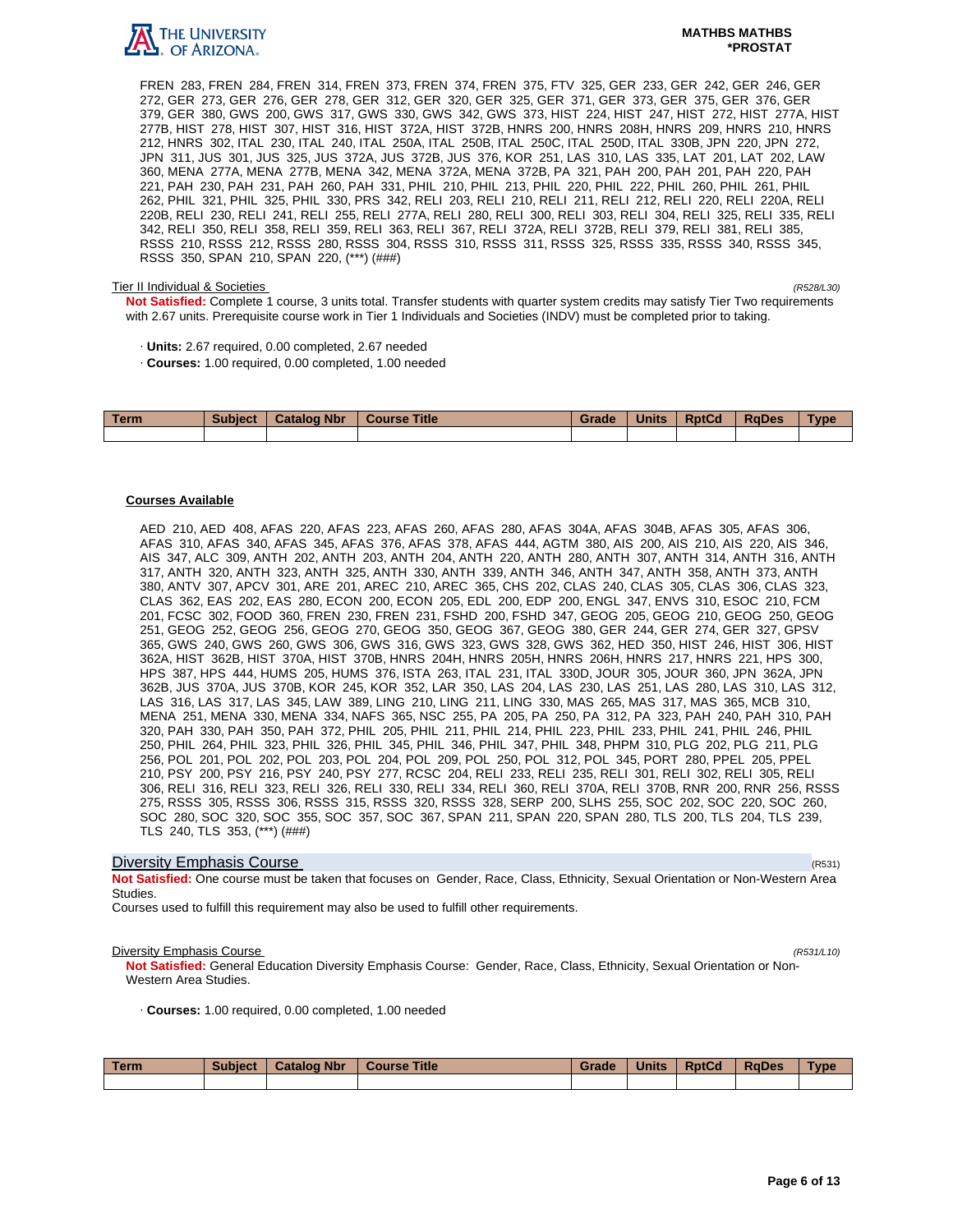

AED 408, AFAS 150B1, AFAS 160A1, AFAS 160A2, AFAS 218, AFAS 220, AFAS 222, AFAS 223, AFAS 230, AFAS 245, AFAS 249, AFAS 255, AFAS 260, AFAS 302, AFAS 304A, AFAS 304B, AFAS 306, AFAS 310, AFAS 311D, AFAS 314, AFAS 318, AFAS 330, AFAS 335, AFAS 340, AFAS 342, AFAS 345, AFAS 365, AFAS 371, AFAS 373, AFAS 374, AFAS 376, AFAS 377, AFAS 381, AFAS 444, AFAS 467, AFAS 468, AIS 160A1, AIS 200, AIS 210, AIS 212, AIS 220, AIS 346, AIS 347, AIS 381, AIS 467, ANTH 150A1, ANTH 160A1, ANTH 160A2, ANTH 201, ANTH 202, ANTH 203, ANTH 220, ANTH 222, ANTH 307, ANTH 314, ANTH 318, ANTH 320, ANTH 323, ANTH 325, ANTH 330, ANTH 339, ANTH 346, ANTH 347, ANTH 358, ANTH 375, ANTH 402, ANTH 450, ANTH 467, ANTV 307, ANTV 375, ARH 203, ART 160A1, CHN 245, CHN 251, CHN 276, CHN 331, CHN 341, CHN 345, CHN 419, CHN 420, CHN 429, CHN 468, CHN 482, CHN 483, CHS 202, CLAS 150C1, CLAS 323, CLAS 362, DNC 177C, DNC 177D, DNC 178A, DNC 178B, DNC 178C, DNC 179A, EAS 130, EAS 160A1, EAS 160A2, EAS 160A3, EAS 160A4, EAS 160A5, EAS 201, EAS 202, EAS 280, EAS 333, EAS 358, EAS 359, EAS 402, EAS 484, EAS 496C, ENGL 150B2, ENGL 160A1, ENGL 160A2, ENGL 228, ENGL 229, ENGL 230, ENGL 245, ENGL 342, ENGL 377, ENGL 429, ENVS 310, FCM 201, FREN 150B1, FREN 150C1, FREN 160A1, FREN 230, FREN 231, FREN 245, FREN 249, FREN 314, FREN 373, FREN 374, FTV 150B1, FTV 251, GEOG 205, GEOG 210, GEOG 251, GEOG 252, GEOG 311D, GEOG 311E, GER 160A1, GER 274, GER 278, GER 373, GER 376, GWS 150B5, GWS 200, GWS 240, GWS 253, GWS 254, GWS 260, GWS 306, GWS 323, GWS 324, GWS 328, GWS 330, GWS 335, GWS 342, GWS 362, GWS 373, GWS 402, GWS 427, GWS 448, GWS 459, GWS 468, HIST 160A1, HIST 160A2, HIST 253, HIST 254, HIST 272, HIST 276, HIST 277A, HIST 278, HIST 306, HIST 307, HIST 370A, HIST 370B, HIST 372A, HIST 372B, HIST 482, HNRS 160D4, HNRS 204H, HPS 387, HPS 444, HUMS 150B1, HUMS 205, HUMS 376, HUSV 310, ITAL 150B1, ITAL 150C1, ITAL 231, ITAL 330B, ITAL 330D, JOUR 360, JPN 220, JPN 245, JPN 272, JPN 304, JPN 308, JPN 310, JPN 311, JPN 314, JPN 402, JPN 411, JPN 412, JPN 440, JPN 441, JPN 446A, JPN 446B, JPN 450, JPN 485, JPN 486, JPN 489, JPN 495B, JPN 496A, JPN 496C, JUS 325, JUS 370A, JUS 370B, JUS 372A, JUS 372B, JUS 376, KOR 245, KOR 251, LAS 251, LAS 310, LAS 312, LAS 335, LAS 337, LAS 345, LAW 389, LING 210, LING 304, LING 330, LING 402, LING 411, LING 412, LING 419, LING 420, LING 496C, MAS 160A1, MAS 265, MAS 330, MAS 337, MAS 365, MAS 467, MENA 160A1, MENA 160A2, MENA 251, MENA 277A, MENA 311E, MENA 330, MENA 334, MENA 372A, MENA 372B, MENA 375, MENA 441, MIS 150B1, MNE 201, MUS 109, MUS 231, MUS 334, MUS 335, MUS 337, MUS 344, NESV 375, PA 312, PAH 160D1, PAH 160D2, PAH 220, PAH 221, PAH 260, PAH 310, PHIL 222, PHIL 223, PHIL 325, PHIL 330, POL 160A1, POL 312, POL 330, POL 335, POL 345, POL 441, POL 464, POL 468, POL 476, PSY 216, RELI 130, RELI 160A1, RELI 160D4, RELI 160D5, RELI 160D6, RELI 210, RELI 212, RELI 220, RELI 230, RELI 235, RELI 240, RELI 277A, RELI 301, RELI 302, RELI 303, RELI 308, RELI 314, RELI 323, RELI 324, RELI 330, RELI 331, RELI 333, RELI 334, RELI 335, RELI 345, RELI 350, RELI 358, RELI 359, RELI 360, RELI 363, RELI 367, RELI 370A, RELI 370B, RELI 372A, RELI 372B, RELI 381, RELI 402, RELI 483, RELI 484, RELI 485, RELI 486, RELI 489, RSSS 150B2, RSSS 212, RSSS 305, RSSS 315, RSSS 320, RSSS 328, RSSS 350, SOC 202, SOC 220, SOC 222, SOC 260, SOC 280, SOC 324, SOC 325, SOC 355, SOC 357, SOC 427, SOC 432, SOC 448, SOC 450, SOC 459, SOC 467, SPAN 150B1, SPAN 150B2, SPAN 210, TAR 303, TLS 150C1

#### **Additional Coursework** (RG521)

Courses listed in this section may include general elective credits, UA courses and transferable courses from other institutions. Consult with your advisor to determine if courses listed in this section may be used to fulfill a requirement or sub-requirement in your degree program.

Courses taken for Pass/Fail option can only count as elective credit. They cannot fulfill any General Education, Major, or Minor requirements.

#### **BS in Mathematics (RG772)**

**Not Satisfied:** Will appear fully satisfied when student satisfies Mathematics Supporting Laboratory Science Sequence, Mathematics Application Courses, Mathematics Computer Science, Math Major Core Requirements, and selects an emphasis. All emphases require a minimum of 15 units of 400-level coursework in the major.

The Bachelor of Science in Mathematics requires the same Core Mathematics courses as the BA; BS students must satisfy specialized supporting laboratory science and application course requirements instead of general education courses in Natural Science.

Equivalent MATV courses may be available through UA South. For approved courses consult with your advisor.

Mathematics Supporting Laboratory Science Sequence (R1192) (R1192) **Not Satisfied:** Will appear fully satisfied when student has satisfied one of the approved sequences of laboratory science courses.

BS students must complete a two-semester sequence in a laboratory science: choose from Chemistry, Physics, Biology, Physiology, or Geosciences.

Courses used to fulfill this requirement may also be used to fulfill other requirements.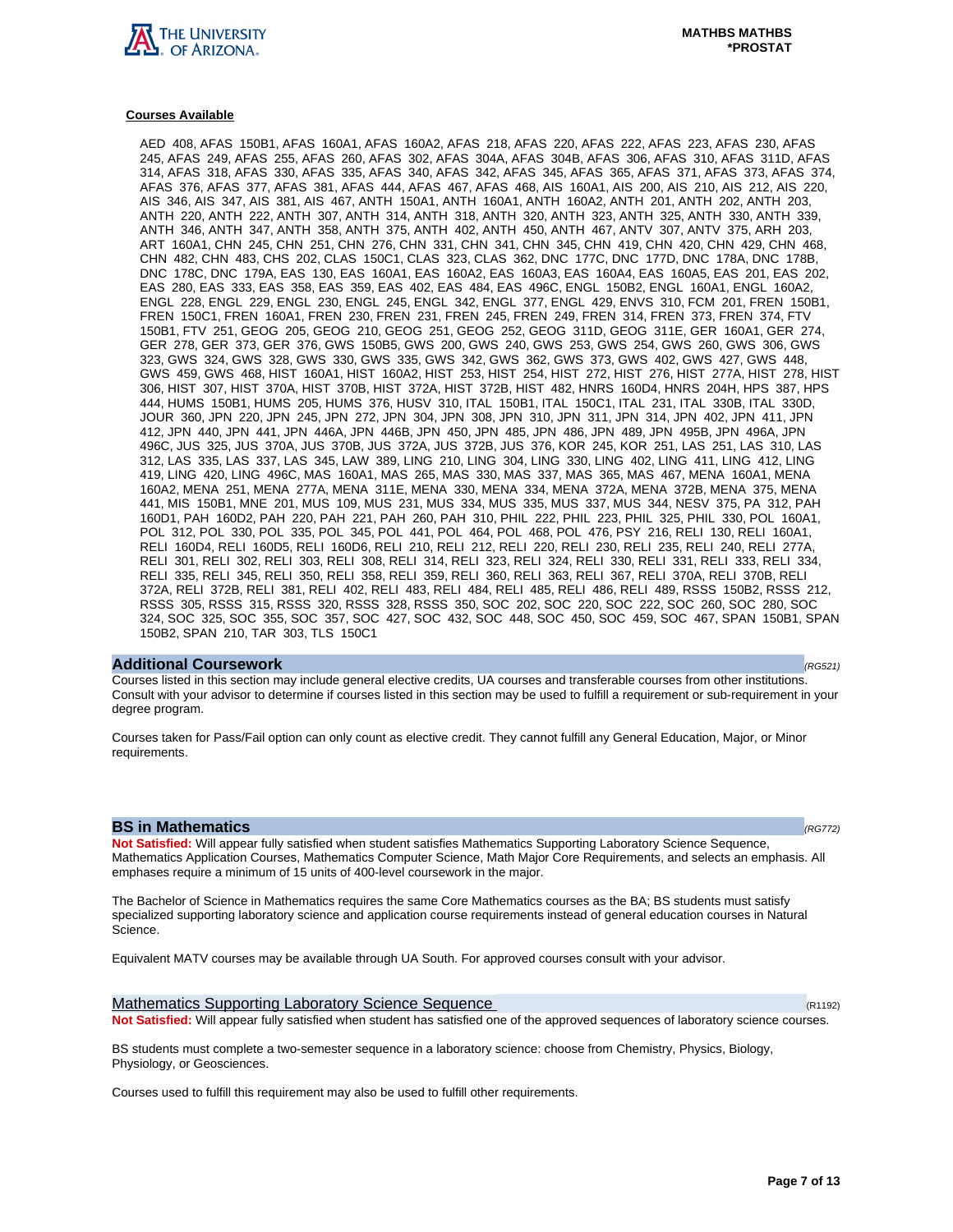

Option 1: Chemistry I (R1192/L2)

**Not Satisfied:** Complete 4 units from Chemistry 141 & 143, 151, 161 & 163

· **Units:** 4.00 required, 0.00 completed, 4.00 needed

| <b>Term</b> | <b>Subject</b> | <b>Catalog Nbr</b> | <b>Course Title</b> | Grade | <b>Units</b> | <b>RptCd</b> | <b>RaDes</b> | <b>Type</b> |
|-------------|----------------|--------------------|---------------------|-------|--------------|--------------|--------------|-------------|
|             |                |                    |                     |       |              |              |              |             |
|             |                |                    |                     |       |              |              |              |             |

## **Courses Available**

CHEM 141, CHEM 143, CHEM 151, CHEM 161, CHEM 163, Approved Transfer Course

AND Option 1: Chemistry II (R1192/L5)

**Not Satisfied:** Complete 4 units from Chemistry 142 & 144, 152, 162 & 164

· **Units:** 4.00 required, 0.00 completed, 4.00 needed

| Term | <b>Subject</b> | <b>Catalog Nbr</b> | <b>Course Title</b> | <b>Grade</b> | <b>Units</b> | <b>RptCd</b> | <b>RaDes</b> | <b>Type</b> |
|------|----------------|--------------------|---------------------|--------------|--------------|--------------|--------------|-------------|
|      |                |                    |                     |              |              |              |              |             |
|      |                |                    |                     |              |              |              |              |             |

### **Courses Available**

CHEM 142, CHEM 144, CHEM 152, CHEM 162, CHEM 164, Approved Transfer Course

#### OR Option 2: Geosciences (R1192/L10)

**Not Satisfied:** Complete 1 course

· **Courses:** 1.00 required, 0.00 completed, 1.00 needed

| <b>Term</b> | <b>Subject</b> | <b>Catalog Nbr</b> | <b>Course Title</b> | Grade | <b>Units</b> | <b>RptCd</b> | <b>RaDes</b> | <b>Type</b> |
|-------------|----------------|--------------------|---------------------|-------|--------------|--------------|--------------|-------------|
|             | <b>GEOS</b>    | 251                |                     |       |              |              |              |             |

## **Courses Available**

GEOS 251

### AND Option 2: Geosciences (R1192/L15) **Not Satisfied:** Complete 1 course

· **Courses:** 1.00 required, 0.00 completed, 1.00 needed

| Term | <b>Subject</b> | <b>Catalog Nbr</b> | Course Title | Grade | <b>Units</b> | <b>RptCd</b> | <b>RaDes</b> | <b>Type</b> |
|------|----------------|--------------------|--------------|-------|--------------|--------------|--------------|-------------|
|      |                |                    |              |       |              |              |              |             |

# **Courses Available**

GEOS 255, GEOS 302, GEOS 304, GEOS 308, GEOS 322

OR Option 3: Biology (R1192/L20)

**Not Satisfied:** OR Complete 8 units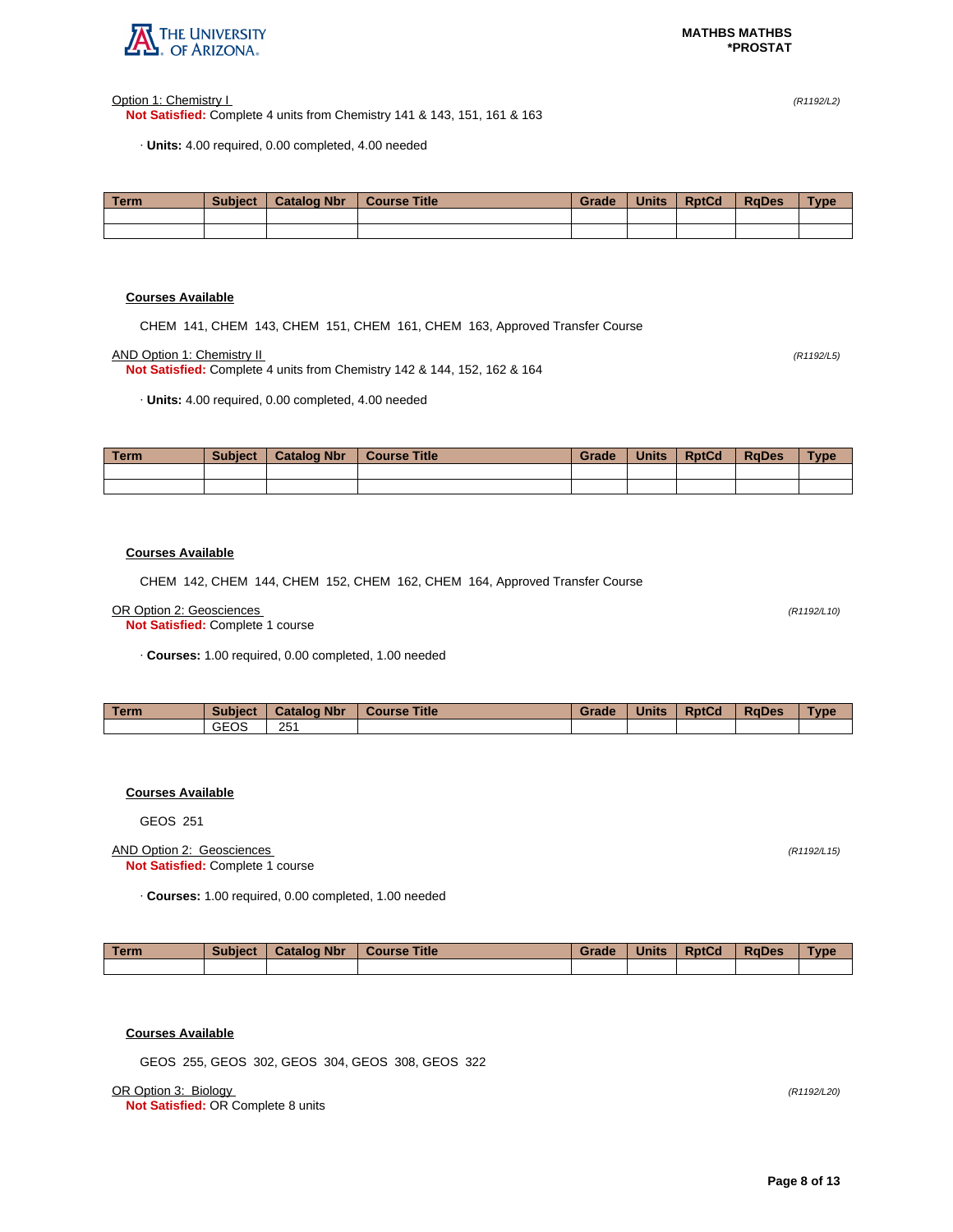

· **Units:** 8.00 required, 0.00 completed, 8.00 needed

| Term. | Subject   Catalog Nbr   Course Title | Grade | Units | <b>RptCd</b> | RaDes | <b>Type</b> |
|-------|--------------------------------------|-------|-------|--------------|-------|-------------|
|       |                                      |       |       |              |       |             |
|       |                                      |       |       |              |       |             |
|       |                                      |       |       |              |       |             |

#### **Courses Available**

MCB 181L, MCB 181R, Approved Transfer Course, MCB 184, ECOL 182L, ECOL 182R

OR Option 4: Physiology (R1192/L27)

**Not Satisfied:** Complete 2 courses

· **Courses:** 2.00 required, 0.00 completed, 2.00 needed

| <b>Term</b> | <b>Subject</b> | <b>Catalog Nbr</b> | <b>Course Title</b> | Grade | <b>Units</b> | <b>RptCd</b> | <b>RaDes</b> | <b>Type</b> |
|-------------|----------------|--------------------|---------------------|-------|--------------|--------------|--------------|-------------|
|             | <b>PSIO</b>    | 201                |                     |       |              |              |              |             |
|             | <b>PSIC</b>    | 202                |                     |       |              |              |              |             |

#### **Courses Available**

PSIO 201, PSIO 202

OR Option 5: Introductory Mechanics (R1192/L40)

**Not Satisfied:** OR Complete one course from Physics 141, 161H.

· **Courses:** 1.00 required, 0.00 completed, 1.00 needed

| <b>Term</b> | Subject | <b>Catalog Nbr</b> | <b>Course Title</b> | Grade | <b>Units</b> | <b>RptCd</b> | <b>RaDes</b> | Type |
|-------------|---------|--------------------|---------------------|-------|--------------|--------------|--------------|------|
|             |         |                    |                     |       |              |              |              |      |

## **Courses Available**

PHYS 141, PHYS 161H

AND Option 5:Intro Thermodynamics & Optics or Electricity & Magnetism (R1192/L50) (R1192/L50) **Not Satisfied:** AND Complete 1 course from Physics 142, 241, 162H, 261H.

· **Courses:** 1.00 required, 0.00 completed, 1.00 needed

| Term | <b>Subject</b> | <b>Catalog Nbr</b> | Course Title | Grade | <b>Units</b> | <b>RptCd</b> | <b>RaDes</b> | <b>Type</b> |
|------|----------------|--------------------|--------------|-------|--------------|--------------|--------------|-------------|
|      |                |                    |              |       |              |              |              |             |

#### **Courses Available**

PHYS 142, PHYS 162H, PHYS 241, PHYS 261H

## **Mathematics Application Courses (R1217)** (R1217)

**Not Satisfied:** Will appear fully satisfied when student has satisfied 6 units of non-math coursework with a prerequisite or corequisite of at least Calculus I (MATH 122B or higher).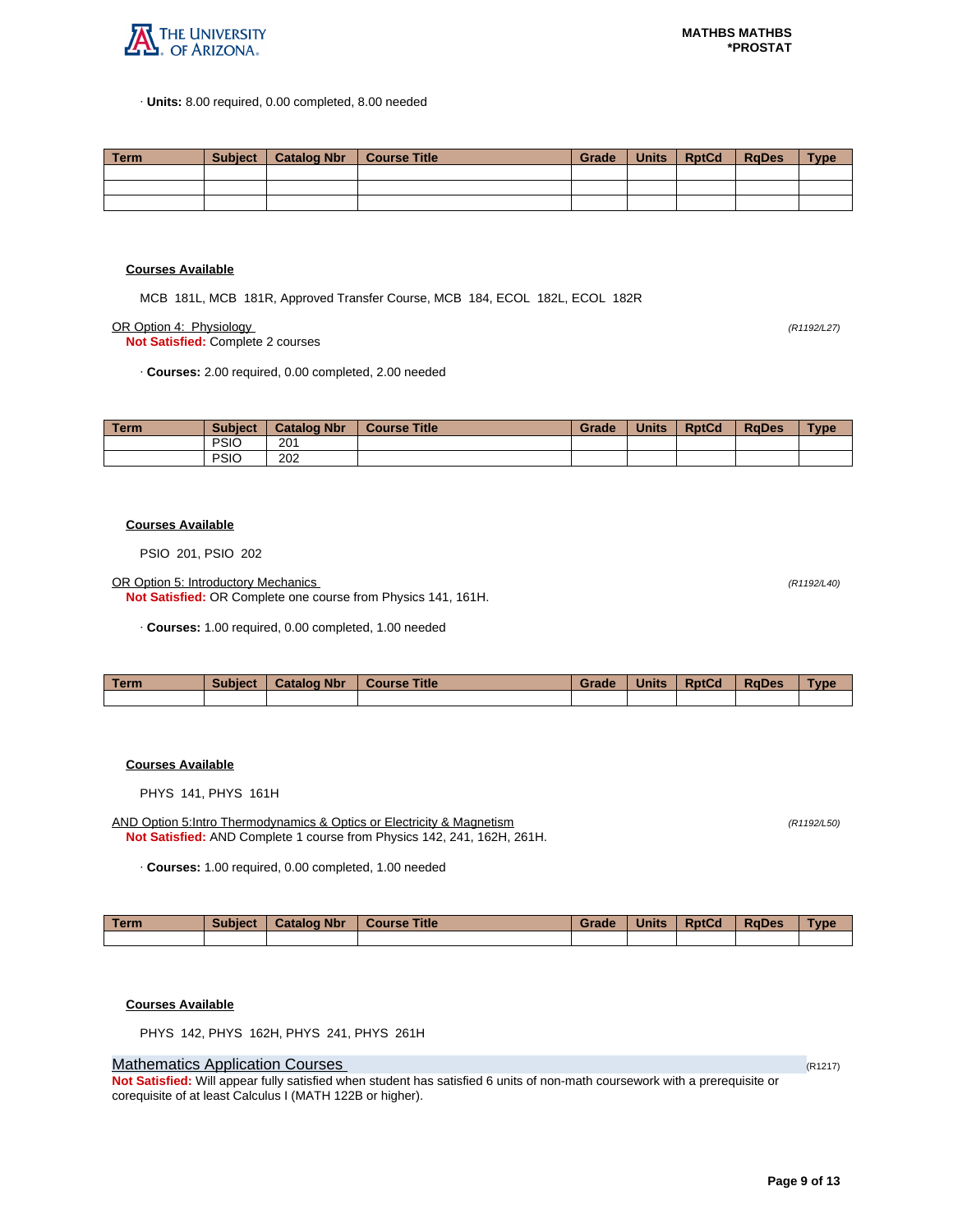

Courses used to fulfill this requirement may also be used to fulfill other requirements.

This requirement does not apply to the Mathematics Education Emphasis.

#### Courses with Calculus Prerequisite (R1217/L10)

**Not Satisfied:** Consult with the advisor to discuss approved courses. Up to 3 units of internship credit (MATH 493) may apply to the application course requirement.

· **Units:** 6.00 required, 0.00 completed, 6.00 needed

| Term | <b>Subject</b> | <b>Catalog Nbr</b> | Course Title | Grade | <b>Units</b> | <b>RptCd</b> | <b>RaDes</b> | <b>Type</b> |
|------|----------------|--------------------|--------------|-------|--------------|--------------|--------------|-------------|
|      |                |                    |              |       |              |              |              |             |
|      |                |                    |              |       |              |              |              |             |

#### **Courses Available**

AREC 304, AREC 464, AREC 479, ASTR 250, ATMO 436A, ATMO 469A, ATMO 469B, BAT 201, BE 201, BE 284, BE 428, BE 481A, BE 481B, BIOC 462A, BIOC 462B, BIOC 466, BME 214, BME 481B, CE 214, CHEE 201, CHEE 202, CHEE 297, CHEE 481A, CHEE 481B, CHEM 161, CHEM 162, CHEM 325, CHEM 404A, CHEM 480A, CHEM 480B, CHEM 481, CSC 345, CSC 422, CSC 433, CSC 436, CSC 437, CSC 444, CSC 445, CSC 453, CSC 460, CSC 477, CSC 483, CSCV 345, ECE 201R, ECE 404, ECOL 302, ECOL 419, ECOL 447, ECOL 496N, ECON 332, ECON 361, ENGR 211C, ENGR 211E, ENGR 211P, ENGR 265, ENVS 420, ENVS 470, ENVS 479, GEOG 463, GEOS 322, GEOS 356, GEOS 419, GEOS 432, GEOS 434A, GEOS 440, GEOS 469, GEOS 479, HWRS 349A, HWRS 421, HWRS 431, HWRS 460A, HWRS 479, ISTA 421, ISTA 450, MATH 493, MCB 303, MCB 480, MSE 345, MSE 404, MSE 415, OPTI 201R, OPTI 404, OPTI 495B, PHYS 140, PHYS 143, PHYS 240, PHYS 241, PHYS 261H, PSIO 303, PSIO 305, PSIO 472, PTYS 407, RCSC 216, RNR 479, SIE 250, SIE 265, WSM 460A, PHYS 142, PHYS 162H, PHYS 141, PHYS 161H

| <b>Mathematics Supporting Computer Science</b>                                                      | (R15810) |
|-----------------------------------------------------------------------------------------------------|----------|
| <b>Satisfied:</b> Will appear fully satisfied when student satisfies Computer Science requirements. |          |

Computer Science (R15810/L10)

**Not Satisfied:** Complete 1 course. Consult your advisor for a list of alternative programming courses.

Courses used to fulfill this requirement may also be used to fulfill other requirements.

· **Courses:** 1.00 required, 0.00 completed, 1.00 needed

| <b>Term</b> | <b>Subject</b> | <b>Catalog Nbr</b> | <b>Course Title</b> | Grade | <b>Units</b> | <b>RptCd</b> | <b>RaDes</b> | <b>Type</b> |
|-------------|----------------|--------------------|---------------------|-------|--------------|--------------|--------------|-------------|
|             |                |                    |                     |       |              |              |              |             |

#### **Courses Available**

CSC 110, CSC 120, CSC 250, ISTA 130

#### Math Major Core Requirements (R1173) (R1173)

**Not Satisfied:** Will appear fully satisfied when student satisfies Calculus I and other Core Courses.

#### Calculus I (R1173/L10)

**Not Satisfied:** Complete 1 course

· **Courses:** 1.00 required, 0.00 completed, 1.00 needed

| <b>Term</b> | <b>Subject</b> | <b>Catalog Nbr</b> | <b>Course Title</b> | Grade | <b>Units</b> | <b>RptCd</b> | <b>RaDes</b> | <b>Type</b> |
|-------------|----------------|--------------------|---------------------|-------|--------------|--------------|--------------|-------------|
|             |                |                    |                     |       |              |              |              |             |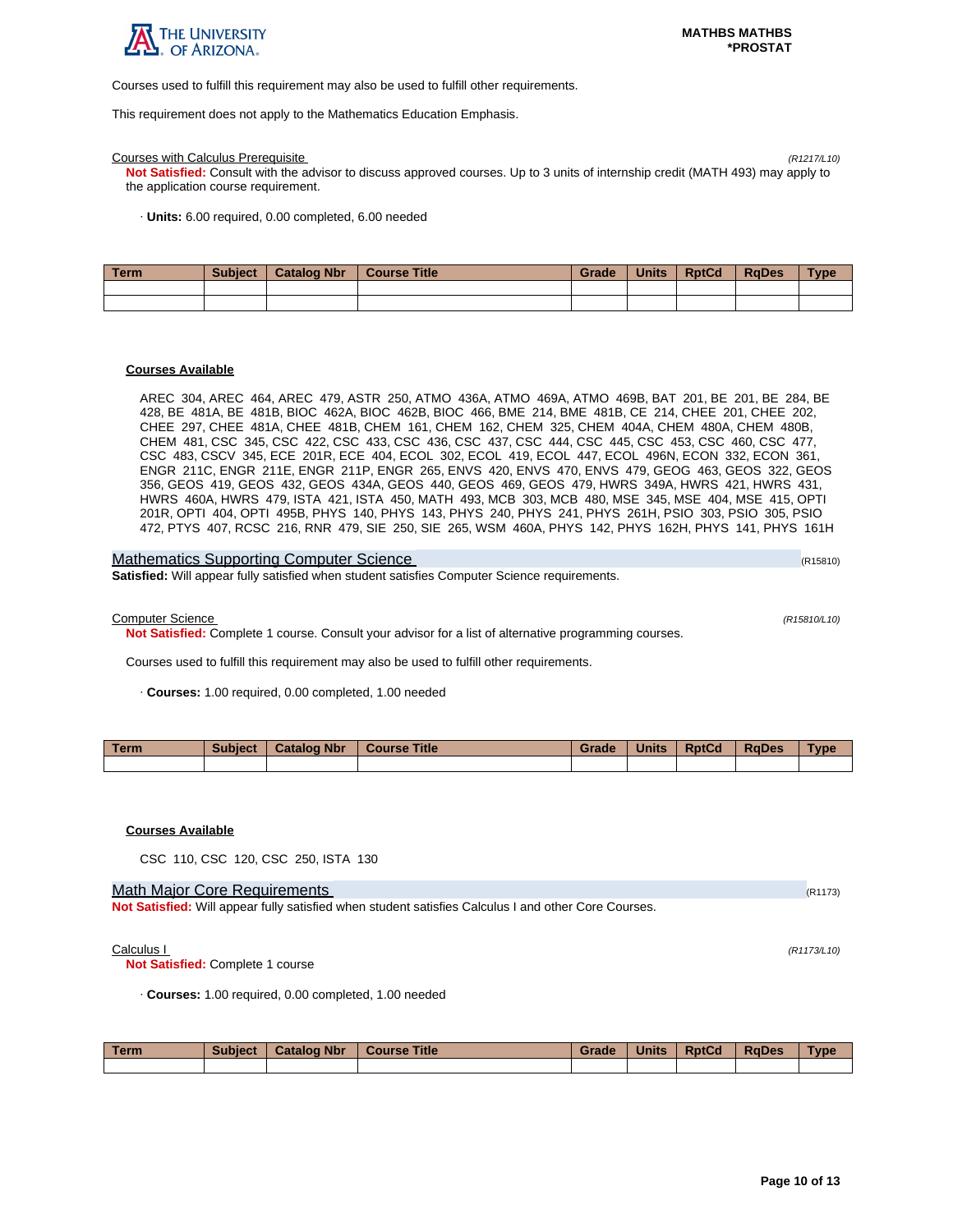

MATH 122B, MATH 125

Core Courses (R1173/L50) **Not Satisfied:** Complete 5 courses. Credit allowed for only one course in each pair: MATH 313 or MATV 313, MATH 323 or MATV 323, MATH 355 or MATV 355. MATV courses are only available to UA South students.

· **Courses:** 5.00 required, 0.00 completed, 5.00 needed

| Term | Subject   Catalog Nbr   Course Title | Grade | Units   RptCd | $ $ RgDes | <b>Type</b> |
|------|--------------------------------------|-------|---------------|-----------|-------------|
|      |                                      |       |               |           |             |
|      |                                      |       |               |           |             |
|      |                                      |       |               |           |             |
|      |                                      |       |               |           |             |
|      |                                      |       |               |           |             |

## **Courses Available**

MATH 129, MATH 223, MATH 313, MATH 323, MATH 355, MATV 313, MATV 323, MATV 355

## **Emphasis in Probability and Statistics Mathematics Emphasis in Probability and Statistics Mathematics**

**Not Satisfied:** Will appear fully satisfied when student satisfies Probability and Statistics Emphasis course requirements, Graduation Requirements, and declares a minor.

Equivalent MATV courses may be available through UA South. For approved courses consult with your advisor.

## Probability and Statistics Emphasis Requirements (R1186) and R1186) (R1186)

**Not Satisfied:** Will appear fully satisfied when student satisfies the three Probability and Statistics Emphasis Required Courses, one of the Elective courses, and one advisor approved course.

Probability and Statistics Required Courses (R1186/L10)

**Not Satisfied:** Complete 3 courses

· **Courses:** 3.00 required, 0.00 completed, 3.00 needed

| <b>Term</b> | <b>Subject</b> | <b>Catalog Nbr</b> | <b>Course Title</b> | Grade | <b>Units</b> | <b>RptCd</b> | <b>RaDes</b> | <b>Type</b> |
|-------------|----------------|--------------------|---------------------|-------|--------------|--------------|--------------|-------------|
|             | <b>MATH</b>    | 425A               |                     |       |              |              |              |             |
|             | <b>MATH</b>    | 464                |                     |       |              |              |              |             |
|             | <b>MATH</b>    | 466                |                     |       |              |              |              |             |

#### **Courses Available**

MATH 425A, MATH 464, MATH 466

Elective Course (R1186/L20)

**Not Satisfied:** Complete 1 course

· **Courses:** 1.00 required, 0.00 completed, 1.00 needed

| <b>Term</b> | <b>Subject</b> | <b>Catalog Nbr</b> | <b>Course Title</b> | Grade | <b>Units</b> | <b>RptCd</b> | <b>RaDes</b> | <b>Type</b> |
|-------------|----------------|--------------------|---------------------|-------|--------------|--------------|--------------|-------------|
|             |                |                    |                     |       |              |              |              |             |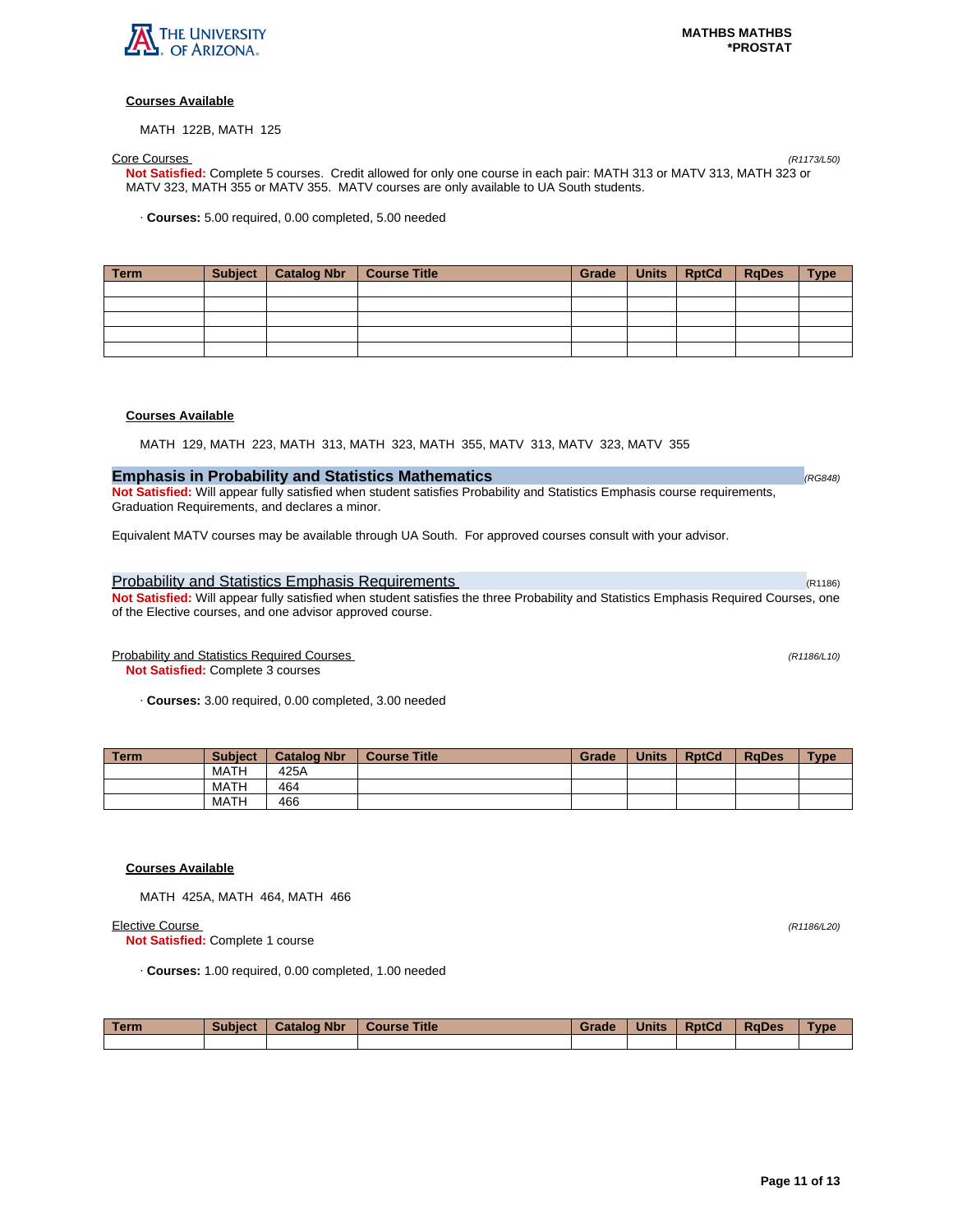

DATA 468, MATH 413, MATH 468

Additional Course (R1186/L30) **Not Satisfied:** Complete one 400-level MATH course in consultation with your math faculty advisor. You may choose from the pre-approved list. If you prefer to select another course, you may do so ONLY if approved by your math faculty advisor.

· **Units:** 3.00 required, 0.00 completed, 3.00 needed

| <b>Term</b> | <b>Subject</b> | <b>Catalog Nbr</b> | <b>Course Title</b> | Grade | <b>Units</b> | <b>RptCd</b> | <b>RaDes</b> | Type |
|-------------|----------------|--------------------|---------------------|-------|--------------|--------------|--------------|------|
|             |                |                    |                     |       |              |              |              |      |

#### **Courses Available**

DATA 462, DATA 468, MATH 413, MATH 422, MATH 425B, MATH 454, MATH 456, MATH 462, MATH 468, MATH 485

### Major 400-level Upper Division (R1186/L40)

**Not Satisfied:** A minimum of 15 units of 400-level upper-division major coursework must be completed.

· **Units:** 15.00 required, 0.00 completed, 15.00 needed

| Term | Subject   Catalog Nbr | <b>Course Title</b> | Grade | Units RptCd | $ $ RgDes | <b>Type</b> |
|------|-----------------------|---------------------|-------|-------------|-----------|-------------|
|      |                       |                     |       |             |           |             |
|      |                       |                     |       |             |           |             |
|      |                       |                     |       |             |           |             |
|      |                       |                     |       |             |           |             |
|      |                       |                     |       |             |           |             |

### Probability and Statistics Emphasis Graduation Requirements (R1187) (R1187)

**Not Satisfied:** Will appear fully satisfied when student satisfies Mid Career Writing Assessment, Major GPA, Residency requirement, and Major Upper Division unit requirement

#### Mid Career Writing Assessment (R1187/L3)

**Not Satisfied:** Complete 2nd semester English Composition with a B grade or higher. Students who do not earn a grade of B or higher in 2nd semester English Composition must also satisfy a college or department writing requirement. Consult your major advisor if you do not earn a grade of B or higher in 2nd semester English Composition.

· **Courses:** 1.00 required, 0.00 completed, 1.00 needed

| Term | <b>Subject</b> | <b>Catalog Nbr</b> | Course Title | Grade | <b>Units</b> | <b>RptCd</b> | <b>RaDes</b> | <b>Type</b> |
|------|----------------|--------------------|--------------|-------|--------------|--------------|--------------|-------------|
|      |                |                    |              |       |              |              |              |             |

Major GPA (R1187/L10)

**Satisfied:** A minimum 2.0 GPA is required in the major coursework.

· **GPA:** 2.000 required, 0.000 completed

#### Major Units (R1187/L15)

**Not Satisfied:** A minimum of 34 units must be completed in the major.

· **Units:** 34.00 required, 0.00 completed, 34.00 needed